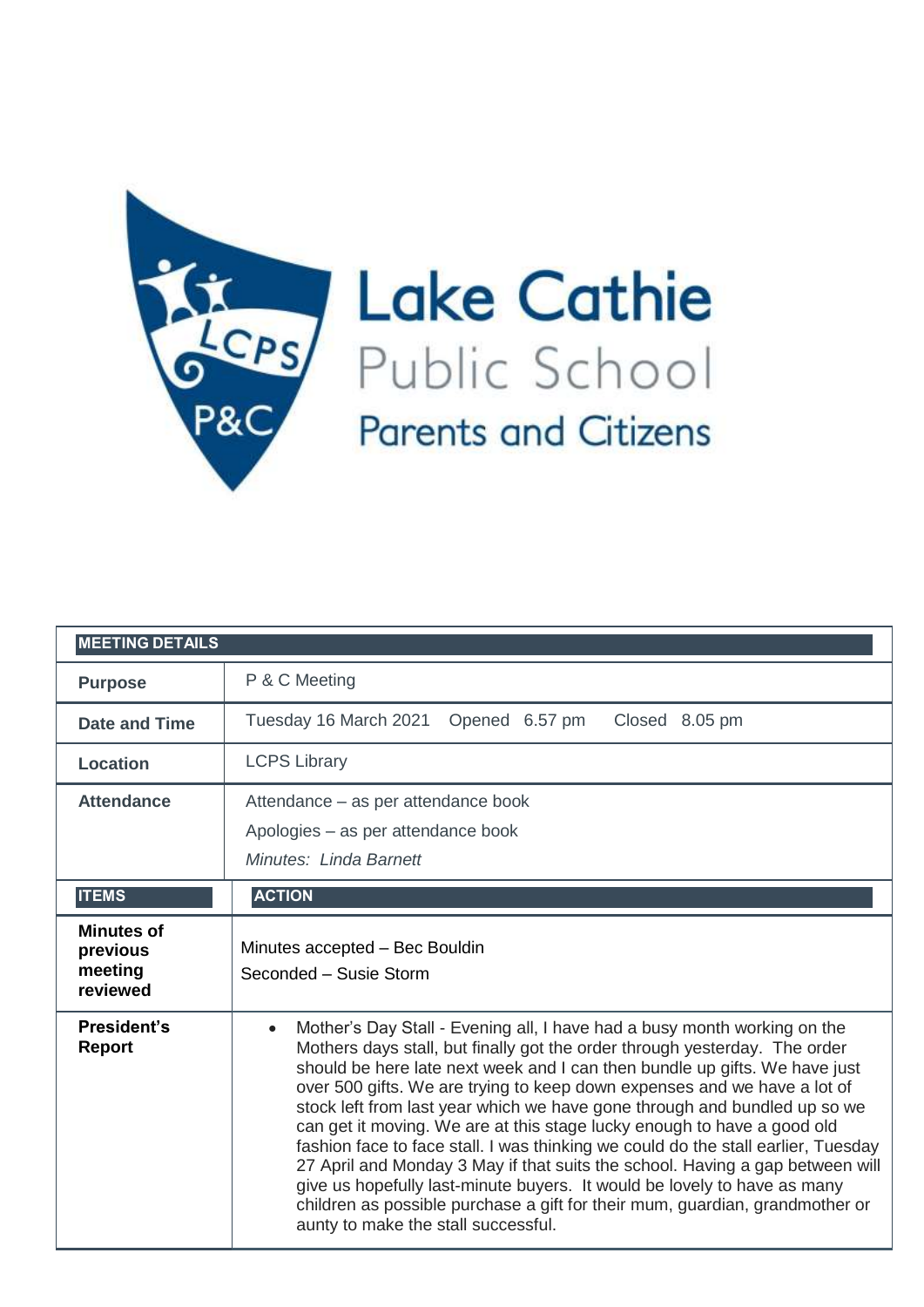|                              | Katy Haste suggested having the second sale day on Tuesday 4 May as the<br>$\bullet$<br>children tend to spend their money in the canteen on a Monday.                                                                                                                                                                                                                                                                                                                                           |
|------------------------------|--------------------------------------------------------------------------------------------------------------------------------------------------------------------------------------------------------------------------------------------------------------------------------------------------------------------------------------------------------------------------------------------------------------------------------------------------------------------------------------------------|
|                              | Action: Mother's Day Stall to be held Tuesday 27 April and Tuesday 4 May.                                                                                                                                                                                                                                                                                                                                                                                                                        |
|                              | Easter raffle - Katy Haste spoke with Kylie at Woolworths who kindly donated<br>$\bullet$<br>3 bags of easter goodies which was amazing. I then purchased the top up<br>gifts and eggs to make up 14 hampers, one for each class. The children's<br>name will go in the draw and each class will have a winner. A huge thank you<br>to Woollies for their ongoing support. Kylie from Woolworths would like to<br>attend on the morning of the raffle draw for photo's etc.                      |
|                              | Pavers - Hopefully going well. I spoke with Jock last week and I'm sure we<br>$\bullet$<br>had 11 families so far with orders. We might need to send out a little reminder<br>and assist those who can't print forms or access a form. Perhaps the P&C<br>can organise an order form to help build numbers. I'm not sure if we talked<br>about a date but we may need a deadline to boost orders. Dave Bouldin,<br>Glen Austin, Roger Bussell, Jock and Adrian to assist with laying the pavers. |
|                              | Action: Jock to include article in next newsletter to prompt interest in pavers.<br>Looking at the end of term 2 for closing date ie, last week of June.                                                                                                                                                                                                                                                                                                                                         |
|                              | Email Accounts - Unfortunately I was locked out of the P&C President's email<br>again a few weeks back. I thank Jock for contacting Lincoln Short and for the<br>prompt response. It may be time we request the administrator info and have<br>it within the school P&C so that it can be fixed easily.                                                                                                                                                                                          |
|                              | <b>Action:</b> Jock and Bec follow up on access to P&C email system and contact<br>Lincoln Short to assist with transferring ownership.                                                                                                                                                                                                                                                                                                                                                          |
|                              | P&C Facebook page - After the AGM is finalised, I would like to look into<br>$\bullet$<br>making a P&C Facebook page to raise awareness of our fundraisers and<br>activities. It would be a positive step as the information is not always having<br>to be distributed from the school and would also inform parents about P&C<br>activities. The more exposure on different platforms would be an advantage<br>for the P&C.                                                                     |
|                              | Working with Children's Check - Lana Smith suggested a review of working<br>with children checks, she had to update hers. There may be more that are up<br>for renewal. A friendly reminder to make sure all working with children's<br>checks are valid and up to date might be a good idea.                                                                                                                                                                                                    |
|                              | Iron Man – I'm sure Jock will bring up Iron man. We have had a great<br>$\bullet$<br>response from families offering to help with packing and road closures. This<br>is a good fundraiser for the school.                                                                                                                                                                                                                                                                                        |
|                              | Charity Status - Bec requested Roger to check and update our Charity Status<br>$\bullet$<br>as this is a requirement of the P&C Federation. We are also required to<br>inform them each year of the Executive team members once the AGM has<br>been held.                                                                                                                                                                                                                                        |
| Treasurer's<br><b>Report</b> | Roger acknowledged the work done by Bec for our Mothers Days stall. A lot<br>of effort involved.                                                                                                                                                                                                                                                                                                                                                                                                 |
|                              | Bank Account Balances as at 16 March 2021                                                                                                                                                                                                                                                                                                                                                                                                                                                        |
|                              | Main<br>\$2426.87                                                                                                                                                                                                                                                                                                                                                                                                                                                                                |
|                              | Canteen<br>\$<br>0                                                                                                                                                                                                                                                                                                                                                                                                                                                                               |
|                              | \$24358.99<br>Savings                                                                                                                                                                                                                                                                                                                                                                                                                                                                            |
|                              | Total \$26785.86 (less \$10k Govt Covid Loan)                                                                                                                                                                                                                                                                                                                                                                                                                                                    |
|                              | Expenses since last meeting:                                                                                                                                                                                                                                                                                                                                                                                                                                                                     |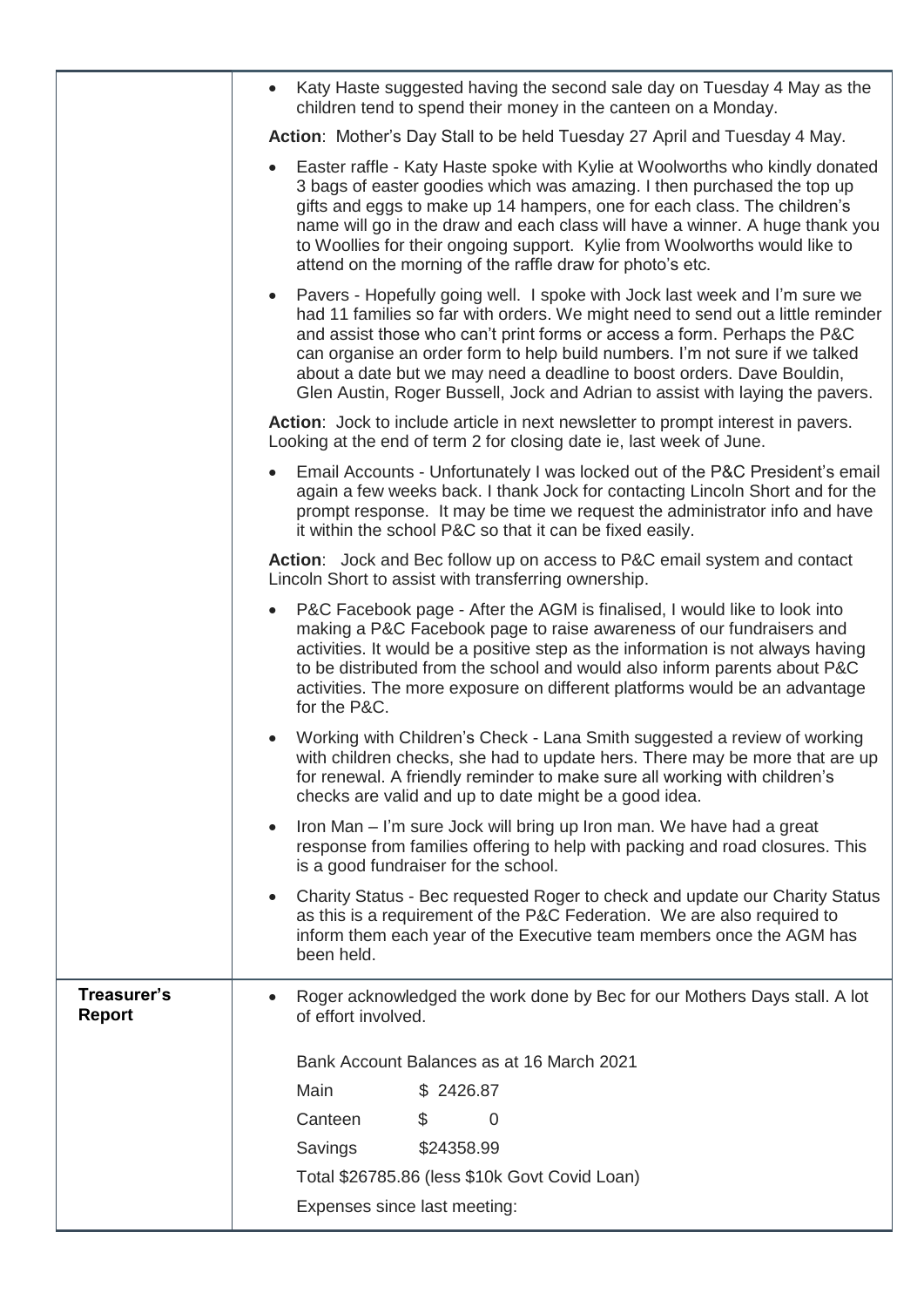|                                     | To LCPS: Hats for new students<br>\$738.50                                                                                                                                                                                                                                                                                                                                                   |
|-------------------------------------|----------------------------------------------------------------------------------------------------------------------------------------------------------------------------------------------------------------------------------------------------------------------------------------------------------------------------------------------------------------------------------------------|
|                                     | To LCPS: Donation towards swim scheme<br>\$1020.00                                                                                                                                                                                                                                                                                                                                           |
|                                     | \$111.11<br>I care workers insurance                                                                                                                                                                                                                                                                                                                                                         |
|                                     | This is the final payment for canteen manager after wages declaration.                                                                                                                                                                                                                                                                                                                       |
|                                     | I received our financials back today from our Auditor with the 2020 profit and<br>$\bullet$<br>loss. Copy distributed to the meeting.                                                                                                                                                                                                                                                        |
|                                     | Roger has spoken to Accountants regarding return of Job Keeper funds.                                                                                                                                                                                                                                                                                                                        |
|                                     | Canteen bank account will close within the next 24 hours. Roger will drop<br>documents in to be processed.                                                                                                                                                                                                                                                                                   |
|                                     | Roger suggested keeping the account with the eftpos card attached in order<br>to bank monies at the post office, due to the closure of Bendigo Bank in Port<br>Macquarie. These monies can then be transferred to our appropriate<br>accounts.                                                                                                                                               |
|                                     | Roger has taken screen shots of all accounting pages from the cash book for<br>$\bullet$<br>record keeping purposes.                                                                                                                                                                                                                                                                         |
| <b>Principal's</b><br><b>Report</b> | P&C and Leadership Team – What an amazing group that kept the<br>$\bullet$<br>community connection light shining brightly throughout a big year. P&C<br>meetings continued via Zoom. Mother's Day and Father's Day stalls were<br>conducted. Other fundraising continued eg. Jam jars.                                                                                                       |
|                                     | Thanks to our P&C Executive team for their outstanding commitment to all of<br>$\bullet$<br>our families. A small group kept everything together down from 15 to 25<br>regular members. We will advertise and push for a bigger group.                                                                                                                                                       |
|                                     | A smooth transition of Canteen services to the school run service. Wonderful<br>$\bullet$<br>thanks to Kylie and her band of merry volunteers.                                                                                                                                                                                                                                               |
|                                     | Special thanks to Claire, Lana and the uniform team for continuing the great<br>uniform shop service in person and on-line.                                                                                                                                                                                                                                                                  |
|                                     | Student Achievements – Transition to new learning spaces going very well so<br>$\bullet$<br>far. Students are learning about setting their learning goals, selection of<br>groupings, selections of furniture and selections of spaces. This is all to<br>assist students to meet the 21 <sup>st</sup> Century learning goals. Kids are being taught<br>to be leaders of their own learning. |
|                                     | Sporting Achievements - LCPS won the HCH and LNC Swimming Champion<br>School. We had age champions awarded at both carnivals. We have 2<br>representatives going on to State meets. Cricket, rugby league, soccer and<br>basketball try outs so far this year.                                                                                                                               |
|                                     | • LNC Dance Festival – Junior Dance Company - Lavali Connors, Millie Bulmer<br>and Juliet Bone were all successful in selection.                                                                                                                                                                                                                                                             |
|                                     | Sport - We have swimming, athletics and cross county carnivals with many<br>students moving to District, LNC and NC representative levels. Jock<br>suggested financial assistance for families travelling to State level be<br>nominated at \$100.                                                                                                                                           |
|                                     | <b>Motion: Roger Bussell</b><br>Seconded: Bec Bouldin                                                                                                                                                                                                                                                                                                                                        |
|                                     | Netball Gala Day – Held at Port Macquarie today. Our competitive team<br>$\bullet$<br>have made it through to the next level.                                                                                                                                                                                                                                                                |
|                                     | Departmental Targets – The Department is looking to increase the<br>$\bullet$<br>percentage of students achieving the top two bands in NAPLAN reading and<br>numeracy. Increase in the top three bands for Aboriginal students. Also                                                                                                                                                         |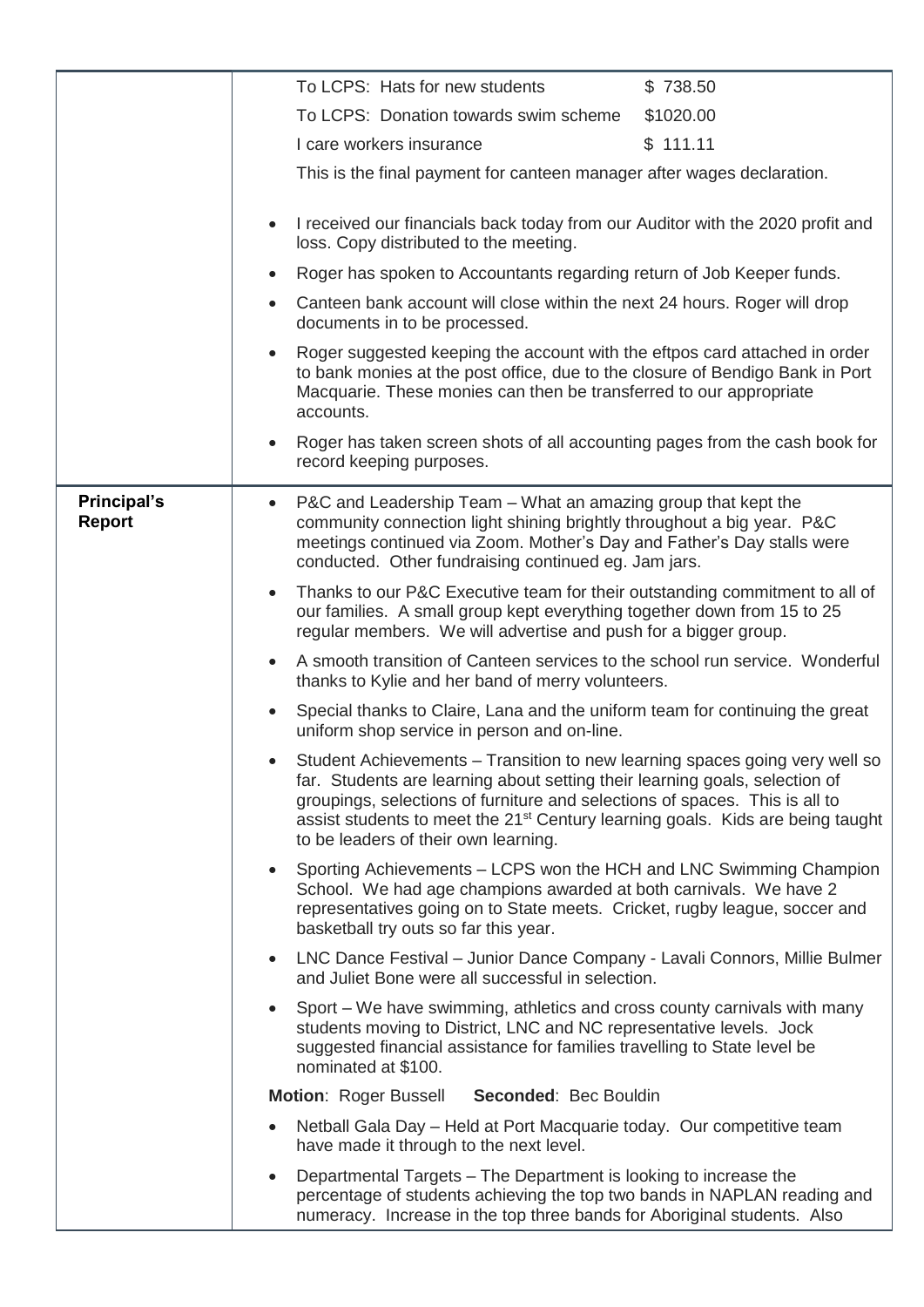| looking to increase the percentage of students attending at or above 90% of<br>the time and decrease students attending less than 80% of the time.                                                                                                                                                                                                                                                                                                                                                                                  |
|-------------------------------------------------------------------------------------------------------------------------------------------------------------------------------------------------------------------------------------------------------------------------------------------------------------------------------------------------------------------------------------------------------------------------------------------------------------------------------------------------------------------------------------|
| Creative Arts – Our groups will be further developing over time. This includes<br>$\bullet$<br>dance, choir, band and drama. Band Camp will be held the week of 19 July.<br>It will be split this year with Junior band attending Monday and Tuesday.<br>Senior band will attend Wednesday, Thursday and Friday.                                                                                                                                                                                                                    |
| Parental Participation – Participation is welcomed in the following areas: P&C<br>$\bullet$<br>group, uniform outlet, Trivia night which will hopefully be held later this year.<br>Participation in volunteering at the Canteen, Parent Teacher discussions,<br>volunteer reading, Mother and Father's Day stalls, Christmas raffle, elections<br>BBQ's and a Walk-a-thon to be held in the winter months is very much<br>appreciated.                                                                                             |
| Staff Success – We have very settled classes. 14 classes with plans for a<br>$\bullet$<br>15 <sup>th</sup> class in Term 2 in the stage 3 area. EOI for a stage 3 teacher will be<br>advertised.                                                                                                                                                                                                                                                                                                                                    |
| Whole school Teacher Professional Learning project that will be ongoing.<br>$\bullet$<br>Deep syllabus outcome and continuum knowledge, focus on reading and<br>numeracy, linked to PDP, accreditation and Teaching Standards.                                                                                                                                                                                                                                                                                                      |
| We are providing leadership opportunities for students and a Peer Support<br>$\bullet$<br>Program.                                                                                                                                                                                                                                                                                                                                                                                                                                  |
| Robotics – First Lego League – Hayley McCleary was voted coach of the<br>$\bullet$<br>tournament.                                                                                                                                                                                                                                                                                                                                                                                                                                   |
| HVCS Ceremony of Excellence was conducted.<br>$\bullet$                                                                                                                                                                                                                                                                                                                                                                                                                                                                             |
| Mindsets for Learning – we are very pleased with the success of this<br>$\bullet$<br>program.                                                                                                                                                                                                                                                                                                                                                                                                                                       |
| Staff Changes – in 2022 there will be a release of several positions which<br>$\bullet$<br>have been held during the transition to new learning spaces. New staff will<br>include a support class – special education trained teacher and special<br>education SLSO.                                                                                                                                                                                                                                                                |
| Community Spirit - Significant community spirit. Word around is a fantastic<br>indication of what a community can achieve with students, families and staff<br>working together.                                                                                                                                                                                                                                                                                                                                                    |
| Facilities Update – Stage 1 is finalised and now under defect and<br>$\bullet$<br>maintenance process until 12 months after completion of the entire project.<br>Stage 2 hand over is imminent. Stage 3 has commenced with completion<br>forecast in early August 2021. Builders are hampered by weather and are<br>being very cautious. Council sporting fields are still coming. Huge thanks to<br>Karin Haleblian and Claire Briggs for their ongoing amazing input with the<br>PRG team. It has been lovely to be in this team. |
| Weather Vane - Jock and Karin Haleblian presented a mock up design by<br>$\bullet$<br>Shac Architects. The weather vane is a combination of three families entries<br>submitted as part of the design competition. Karin said it will sit atop the<br>buildings where the paths merge near the canteen.                                                                                                                                                                                                                             |
| Future Directions – We have completed our Situational Analysis. Karin<br>$\bullet$<br>presented research and data relating to our 5 areas evaluated as part of the<br>2018 – 2020 plan. These areas include enrolments, student performance,<br>wellbeing, human resources and finance. We are now compiling the School<br>Strategic Improvement Plan 2021 - 2024.                                                                                                                                                                  |
| Strategic Directions – Our draft strategic directions are 1. Student growth and<br>$\bullet$<br>attainment, 2. Connect, collaborate and thrive 3. Quality teaching in a high-<br>performance culture. The HVCS principals are working together and find                                                                                                                                                                                                                                                                             |